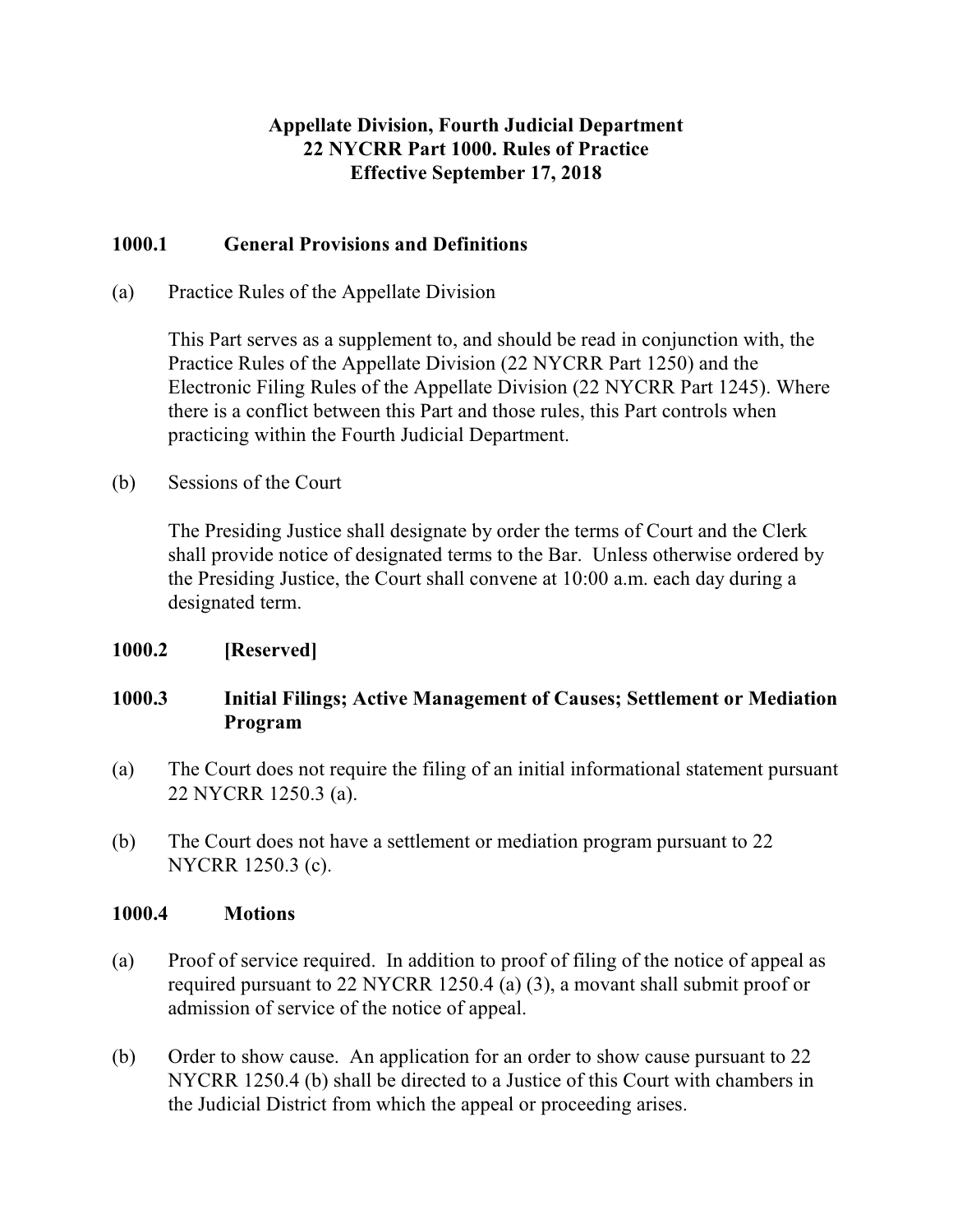- (c) Family Court Act § 1114 and CPLR 5704 (a). Unless otherwise ordered by a Justice of this Court, an application for a stay pursuant to Family Court Act  $\S$ 1114 or an application pursuant to CPLR 5704 (a) shall be made by order to show cause pursuant to 22 NYCRR 1250.4 (b).
- (d) Extension of time to file answering or reply documents. Any request for an extension of time to file answering or reply documents pursuant to 22 NYCRR 1250.4 (a) (5) shall be made by motion, and shall be supported by an affidavit demonstrating with particularity a reasonable excuse for the delay and an intent to file the documents within a reasonable time.
- (e) Leave to File Amicus Curiae Brief. A motion for leave to file an amicus curiae brief shall be made in accordance with 22 NYCRR 1250.4 (f), and only one copy of the proposed brief shall be submitted with the motion. When permission to submit an amicus curiae brief is granted, the person or entity to whom it is granted shall file five hard copies and one digital copy of the brief with proof of service of one hard copy on each party. A person or entity granted permission to appear amicus curiae shall not be entitled to oral argument unless the Court directs otherwise.
- (f) Poor person relief.
	- (1) An affidavit in support of a motion for permission to proceed on appeal as a poor person shall, in addition to the matters listed in 22 NYCRR 1250.4 (d), list
		- (a) the movant's assets with their value; and
		- (b) the number of dependants the movant supports in the movant's present household.
	- (2) A motion for permission to proceed on appeal as a poor person and for assignment of counsel shall be served upon the County Attorney in the county from which the appeal arises.

| 1000.5 | [Reserved] |
|--------|------------|
| 1000.6 | [Reserved] |

### **1000.7 Form and Content of Records and Appendices; Exhibits**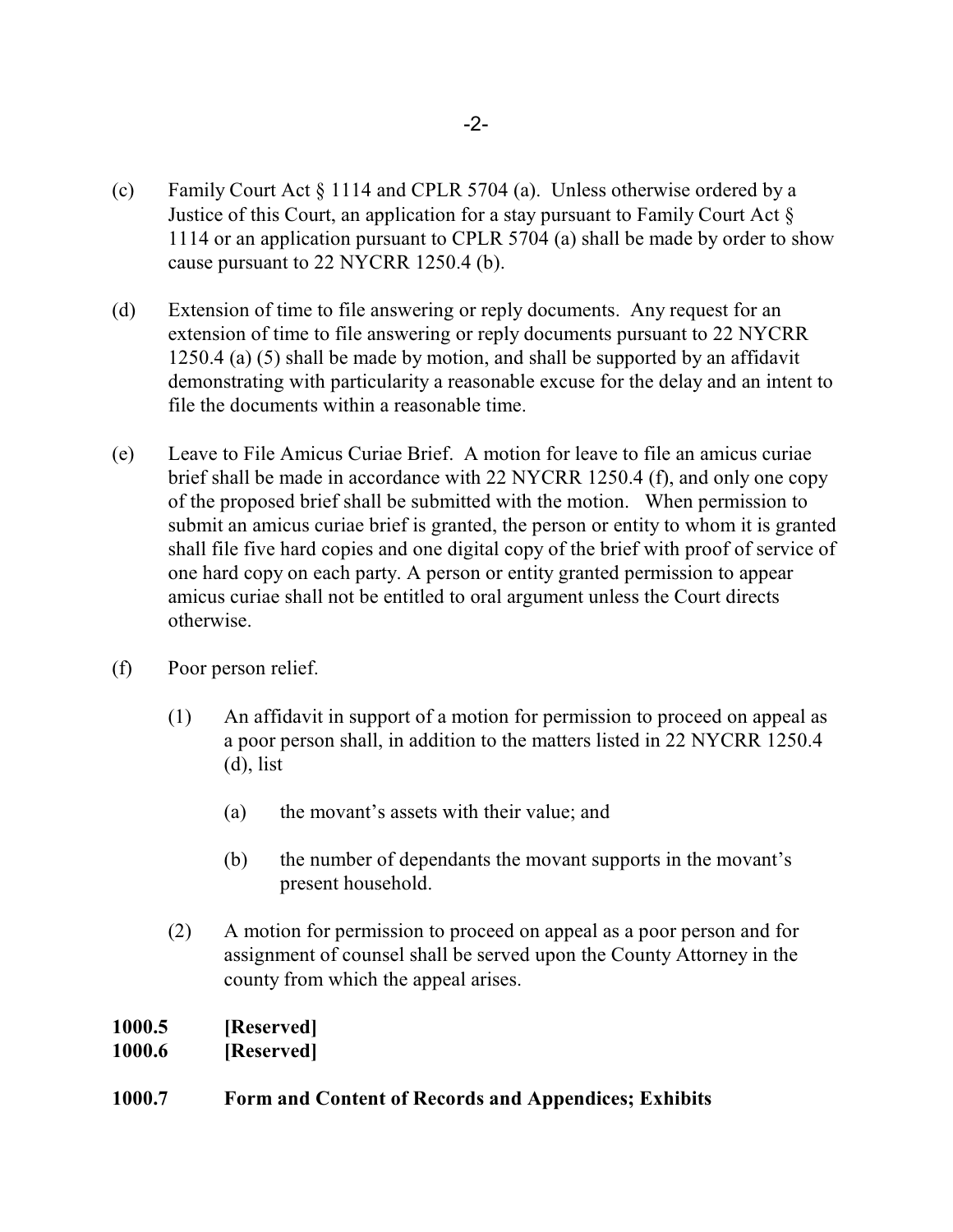- (a) Proof of filing and service of notice of appeal. All records and appendices shall contain the notice of appeal with proof of service and filing.
- (b) Certification of Record or Appendix. Any dispute over a certification of the record or appendix pursuant to 22 NYCRR 1250.7 (g) or the contents of a record or appendix so certified shall be directed to the court from which the appeal is taken.
- (c) Failure to list document. In a criminal matter, the failure of the parties to list in the stipulation to the record on appeal any transcript, exhibit or other document that constituted a part of the underlying prosecution shall not preclude the Court from considering such transcript, exhibit, or other document in determining the appeal.
- (d) Appendices criminal appeals. Pursuant to 22 NYCRR 1250.7 (d) (3), in a criminal matter, when permission to proceed as a poor person has been granted, the appendix to be filed and served by the appellant shall contain, in the following order: the description of the action required by CPLR 5531; a copy of the notice of appeal with proof of service and filing; a copy of the certificate of conviction and the judgment from which the appeal is taken; a copy of the indictment, superior court information or other accusatory instrument; all motion papers, affidavits and, to the extent practicable, written and photographic exhibits relevant and necessary to the determination of the appeal; and the stipulation of the parties or their attorneys to the complete record, the order settling the record, or the certification of the record pursuant to 22 NYCRR 1250.7 (g). The appellant shall also file a copy of any prior order entered by this Court or the trial court affecting the appeal including, but not limited to, an order that: expedites the appeal; grants permission to proceed on appeal as a poor person or on less than the required number of records and briefs; assigns counsel; grants an extension of time to perfect the appeal; grants a stay or injunctive relief; grants relief from dismissal of the appeal; or grants permission to exceed page limitations.

#### **1000.8 Form and Content of Briefs**

(a) Cover color. Except in those appeals in which permission to proceed as a poor person has been granted, the cover of a hard copy brief of an appellant or petitioner shall be blue; the cover of a hard copy brief of a respondent shall be red; the cover of a hard copy reply brief shall be gray; the cover of a hard copy surreply brief shall be yellow; and the cover of a hard copy brief of an intervenor or amicus curiae shall be green. The cover of a hard copy pro se supplemental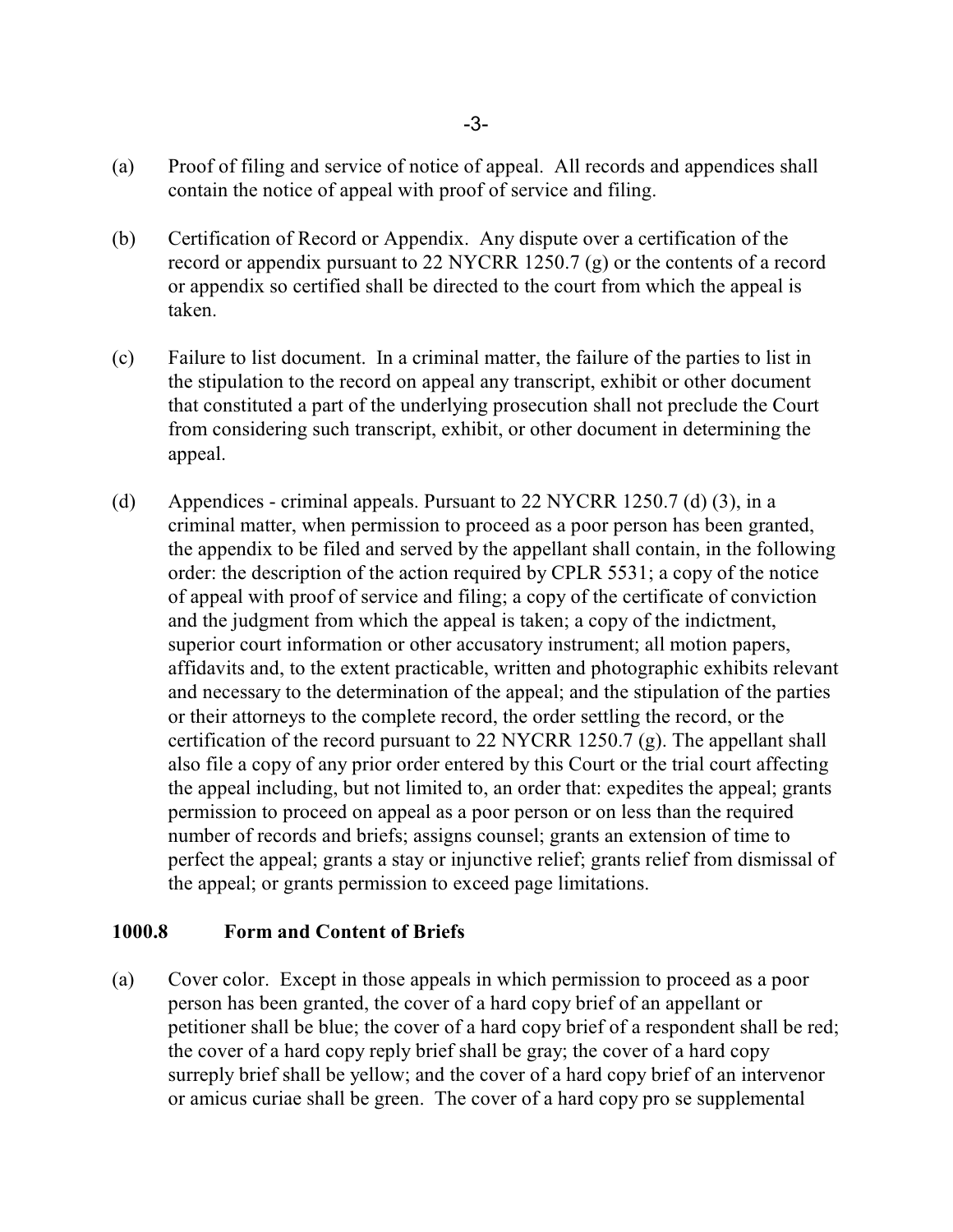brief in a criminal appeal shall be white, as shall the cover of a hard copy brief submitted by an Attorney for the Child. Covers of electronically-filed briefs shall likewise be colored to the extent practicable.

### **1000.9 Time, Number and Manner of Filing of Records, Appendices and Briefs**

- (a) Extension of time to perfect. A motion for an extension of time to perfect an appeal pursuant to 22 NYCRR 1250.9 (b) shall be supported by an affidavit demonstrating with particularity a reasonable excuse for the delay and an intent to perfect the appeal within a reasonable time.
- (b) Extension of time to file brief. A stipulation to extend the time to file and serve a responsive brief pursuant to 22 NYCRR 1250.9 (g) (1) shall be filed on or before the date by which the brief was originally required to be filed. In no case shall the parties stipulate to, or apply by letter for, an extension of time to file and serve a responsive brief that would permit the filing and service of the brief within 30 days of the date upon which the matter is scheduled to be heard. A motion for an extension of time to file and serve a responsive brief pursuant to 22 NYCRR 1250.9 (g) (2) shall be supported by an affidavit demonstrating with particularity a reasonable excuse for the delay and an intent to file and serve the brief within a reasonable time.
- (c) Digital copies. In matters not subject to electronic filing, digital copies of the records, appendices and briefs filed pursuant to 22 NYCRR § 1250.9 (a), (c) and (d) shall comply with the technical specifications for electronically filed documents (Attachment A to 22 NYCRR Part 1245) and shall be filed and served as directed by the Clerk of the court.

### **1000.10 [Reserved]**

#### **1000.11 Additional Rules Relating to Criminal Appeals**

- (a) Poor Person Relief and Assigned Counsel; Continuation of eligibility for assigned counsel on appeal. Relief pursuant to 22 NYCRR 1250.11 (a) (1) is contingent upon receipt of a properly filed and served notice of appeal and a copy of the order granting a defendant's application pursuant to CPL 380.55.
- (b) Application for Withdrawal of Assigned Appellate Counsel. When counsel who has been assigned to perfect an appeal on behalf of an indigent defendant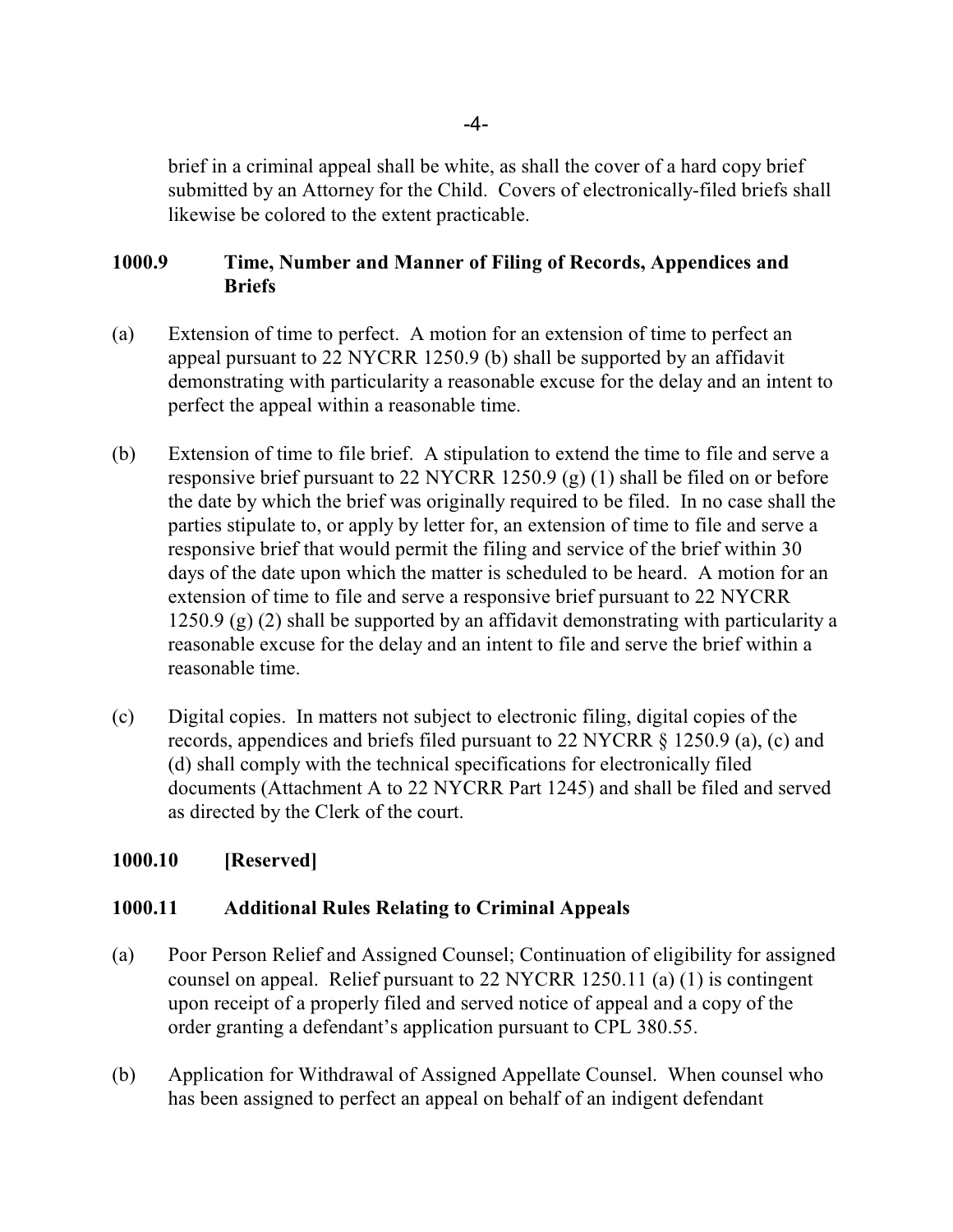determines, after conferring with the defendant and trial counsel, that the appeal is frivolous, counsel may move to be relieved of the assignment pursuant to 22 NYCRR 1250.11 (f) (2) (*see People v Crawford*, 71 AD2d 38). The motion must be accompanied by a brief in which counsel states all points that may arguably provide a basis for appeal, with references to the record and citation of legal authorities. A copy of the brief, together with the motion, must be served upon the defendant at least 45 days before the return date of the motion. Together with the original motion papers and brief, counsel shall submit the papers that would constitute the record on appeal. Counsel shall also submit a copy of a letter to the defendant advising that he or she may elect to file a pro se response to the motion and/or a pro se supplemental brief.

A defendant wishing to file a pro se response to such a motion and/or a pro se supplemental brief shall file the original response and/or brief, together with proof of service of one copy on assigned counsel and one copy on the People, by 4:00 p.m. on the business day preceding the day on which the motion is returnable, unless, for good cause shown, they are permitted to be filed at a later time. Any request for an extension to file such a response and/or pro se supplemental brief must be made by motion and supported by an affidavit demonstrating with particularity a reasonable excuse for the delay and an intent to file and serve the response and/or brief within a reasonable time (*see* 22 NYCRR 1250.4 [a] [5]).

(c) Pro se supplemental briefs where counsel does not seek to withdraw. When assigned counsel does not move to be relieved as counsel and defendant has filed a pro se supplemental brief pursuant to 22 NYCRR 1250.11 (g) (2), the People may file and serve an original and five copies of a responding brief, with proof of service of one copy on the defendant and assigned counsel, no later than 45 days after defendant has served the pro se supplemental brief.

#### **1000.12 Transferred Proceedings.**

(a) Original papers. A proceeding transferred to this Court pursuant to CPLR 7804 (g) shall be prosecuted upon the original papers, which shall include the notice of petition or order to show cause and petition, answer, any other transcript or document submitted to Supreme Court, the transcript of any proceedings at Supreme Court, the order of transfer and any other order of Supreme Court. When the proceeding has been transferred prior to the filing and service of an answer, a respondent shall file and serve an answer within 25 days of filing and service of the order of transfer. When a proceeding has been transferred to this Court pursuant to Executive Law § 298, the State Division of Human Rights shall file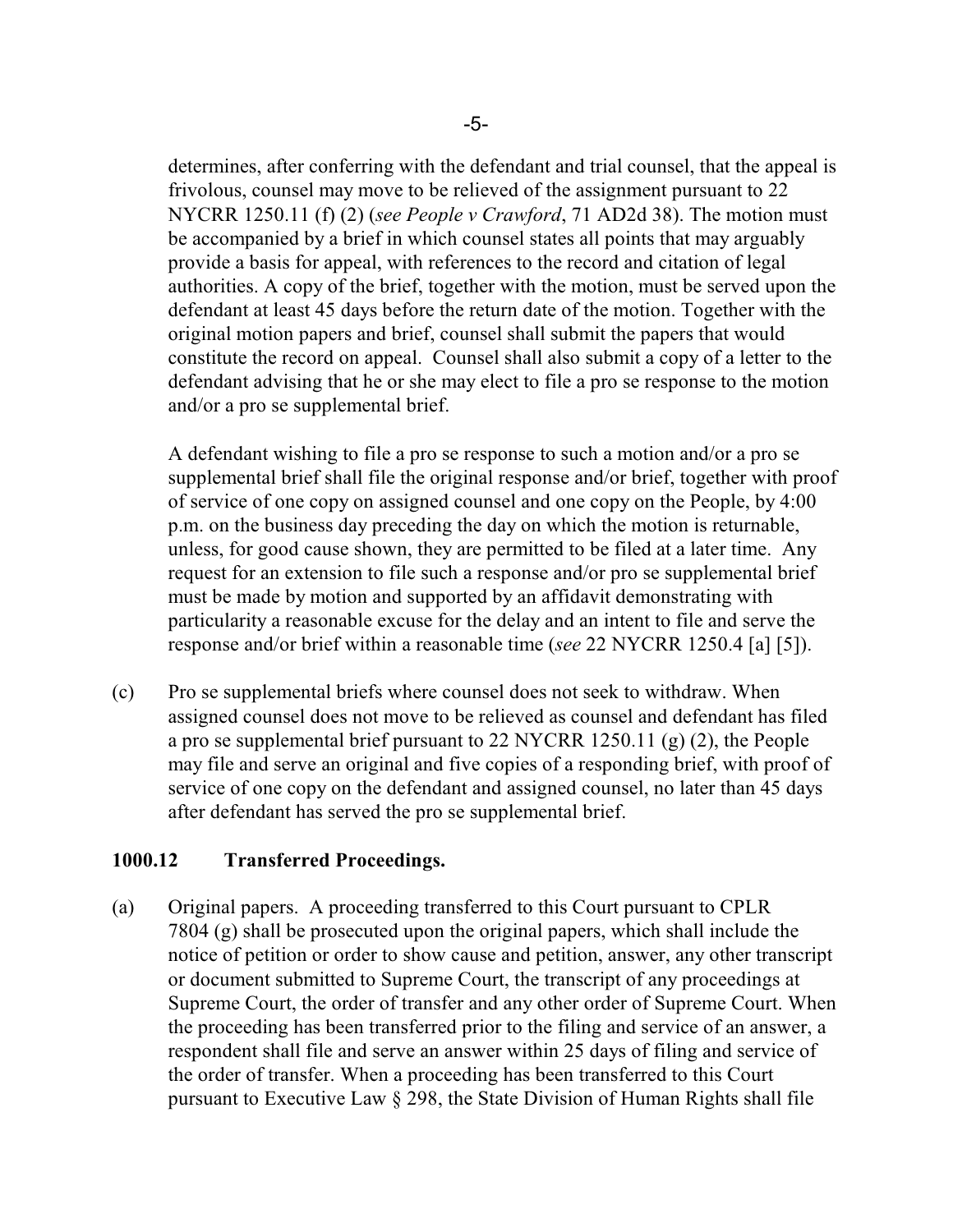with the Clerk the record of the proceedings within 45 days of the date of entry of the order of transfer.

- (b) Briefs, transcripts and oral argument. Upon receipt of the order of transfer and other documents from the court from which the transfer has been made, the Clerk shall issue a schedule for the filing and service of briefs, if any, the production of necessary transcripts and the calendaring of the proceeding.
	- (1) A petitioner shall file 5 hard copies and one digital copy of a brief, with proof of service of one copy on each respondent, as set forth in the scheduling order. If the brief is not timely filed and served, and no motion to extend the time for filing and service is made, the proceeding shall be deemed dismissed, without the necessity of an order.
	- (2) A respondent shall file 5 hard copies and one digital copy of a brief, with proof of service of one copy on each other party, as set forth in the scheduling order.
- **1000.13 [Reserved]**
- **1000.14 [Reserved]**

## **1000.15 Calendar Preference or Adjournment; Calendar Notice; Oral Argument; Post-Argument Submissions**

- (a) Calendar preference or adjournment. A motion for a calendar preference pursuant to 22 NYCRR 1250.15 (a) (2) shall be supported by an affidavit setting forth with particularity the compelling circumstances justifying the calendar preference. A motion to adjourn the calendaring of an appeal or proceeding shall be supported by an affidavit setting forth with particularity the compelling circumstances justifying an adjournment.
- (b) Scheduling Order. After an appeal is perfected or an original or transferred proceeding is filed or received, the Clerk shall, where appropriate, issue a scheduling order, which will specify the term of Court for which the matter has been scheduled and set a deadline for the service and filing of respondents' briefs and reply briefs, if any. A party or a party's attorney shall notify the Clerk in writing within 15 days of the date that the scheduling order was mailed of unavailability for oral argument on a specific date or on specific dates during the term.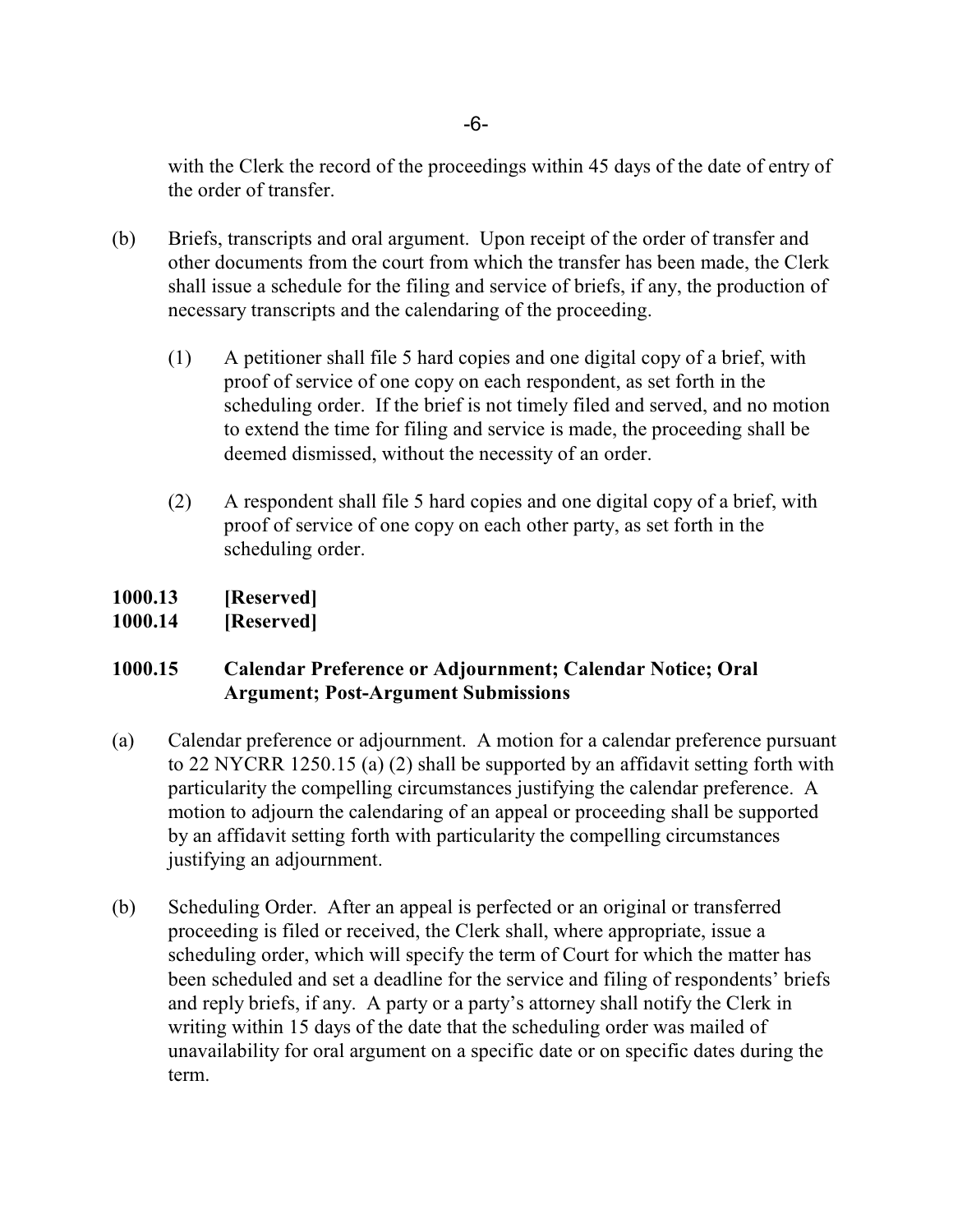- (c) Calendar Notice. The Clerk shall prepare calendars for each day of a Court term by designating for argument or submission appeals or proceedings that have been perfected or scheduled. A notice to appear for oral argument will be sent by the Clerk to all parties or their attorneys not less than 20 days prior to the term. Parties or counsel must appear as directed or submit on the brief.
- (d) Oral Argument.
	- (1) A party or a party's attorney who is scheduled to argue before the Court shall sign in with the Clerk's Office prior to 10:00 a.m. on the day of the scheduled argument. When oral argument is scheduled to commence at a time other than 10:00 a.m., a party or counsel shall sign in with the Clerk's Office prior to the time designated for the commencement of argument. Not more than one person shall be heard on behalf of a party. In the event that parties submit a joint brief, not more than one person shall be heard in the matter. When a brief has not been filed on behalf of a party, no oral argument shall be permitted except as otherwise ordered by this Court. Requests for oral argument shall be made by indicating on the cover of the brief the amount of time requested. The amount of time allowed shall be within the discretion of the Court.
	- (2) Unless otherwise provided by order of this Court, oral argument shall not be permitted in the following cases:
		- (A) an appeal from a judgment of conviction in a criminal case that challenges only the legality or length of the sentence imposed;
		- (B) an appeal from a determination pursuant to the Sex Offender Registration Act;
		- (C) a CPLR article 78 proceeding transferred to this Court in which the sole issue is whether there is substantial evidence to support the challenged determination; and
		- (D) any other cause in which this Court, in its discretion, determines that oral argument is not warranted.
	- (3) The Court does not permit rebuttal.
- (e) Post-argument submissions. Any request for leave to file a post-argument